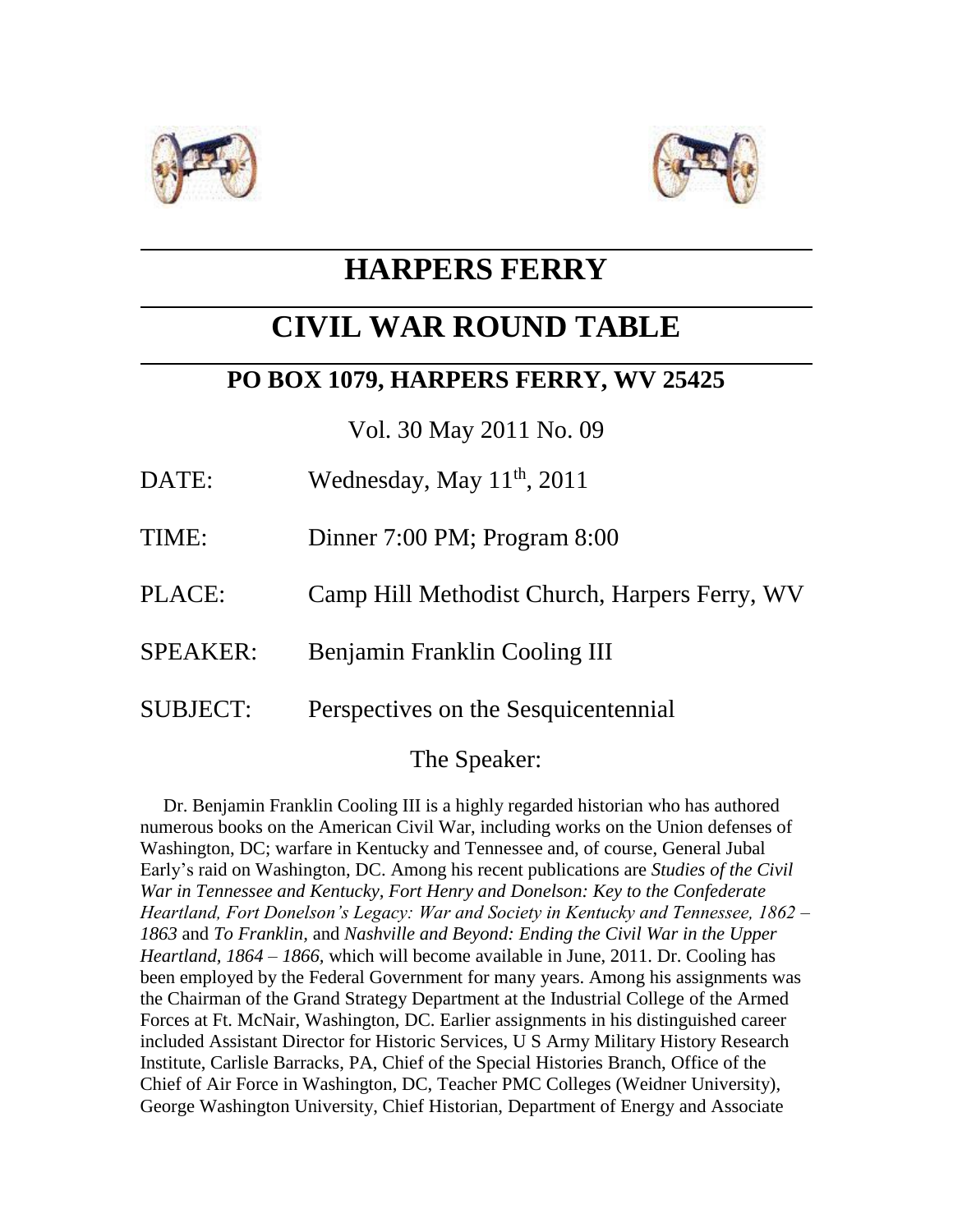Dean and Professor of National Security Studies, Industrial College of the Armed Forces, National Defense University.

 Dr. Cooling is a native of Washington, DC and a graduate of Calvin Coolidge High School. He received a Bachelor of Arts degree from Rutgers University and a Master of Arts and a Ph. D. degree from the University of Pennsylvania.

#### The Meal

 A family-style meal will be served at 7:00 PM prior to the program. The cost of the meal is \$15.00 per person. Reservations for the meal **must be phoned in no later than Sunday**, **May 7th**, to Allison Alsdorf, at 304-535-2101 or you can email her at [alsdorf@comcast.net.](mailto:alsdorf@comcast.net) The meal will be Fried chicken, Asian Slaw, baked beans. Iced Tea, Rolls, Butter & Dessert.

## On this Day, May  $14<sup>th</sup>$ , 1863 Engagement of Jackson, Mississippi

 By midmorning McPherson's and Sherman's corps of Grant's army neared Jackson, Mississippi, in a driving rainstorm. Johnston, knowing it was futile to oppose Grant with twelve thousand men, began to evacuate vital supplies and withdrew to the north. He left two brigades to delay the Federals. The Yankees easily overcame the two Confederate brigades and by midafternoon occupied the capital. McClernand, meanwhile, was in part solidly on the rail line from Jackson to Vicksburg, between Johnston and Pemberton. Grant's task was now to turn west from Jackson and move against Pemberton near Edwards' station.

 South of Vicksburg, General Nathaniel Banks left Alexandria, Louisiana, for operations against Port Hudson above Baton Rouge. Port Hudson was the only other major Confederate bastion on the Mississippi. In the area of Boyce's Bridge on Cotile Bayou and near Merritt's Plantation on the Clinton Road there was brief fighting. Skirmishes occurred at Fort Gibson, Indian Territory, and in Virginia near Warrenton Junction.

 Hooker had written Lincoln of his problems with the Army of the Potomac, which had delayed further operations since the Battle of Chancellorsville. Lincoln, in turn, wrote the general that he would not complain if he kept the enemy at bay but would not restrain him from renewing the attack. He warned Hooker that he had intimations that "some of your corps and Division Commanders are not giving you their entire confidence." (Excerpted from *The Civil War Day by Day,* E. B. Long, published by Doubleday)

### *To Joseph Hooker*

My dear Sir May  $7<sup>th</sup>$ , 1863

.

 Head-Quarters Major General Hooker **Army of the Potomac** Army of the Potomac